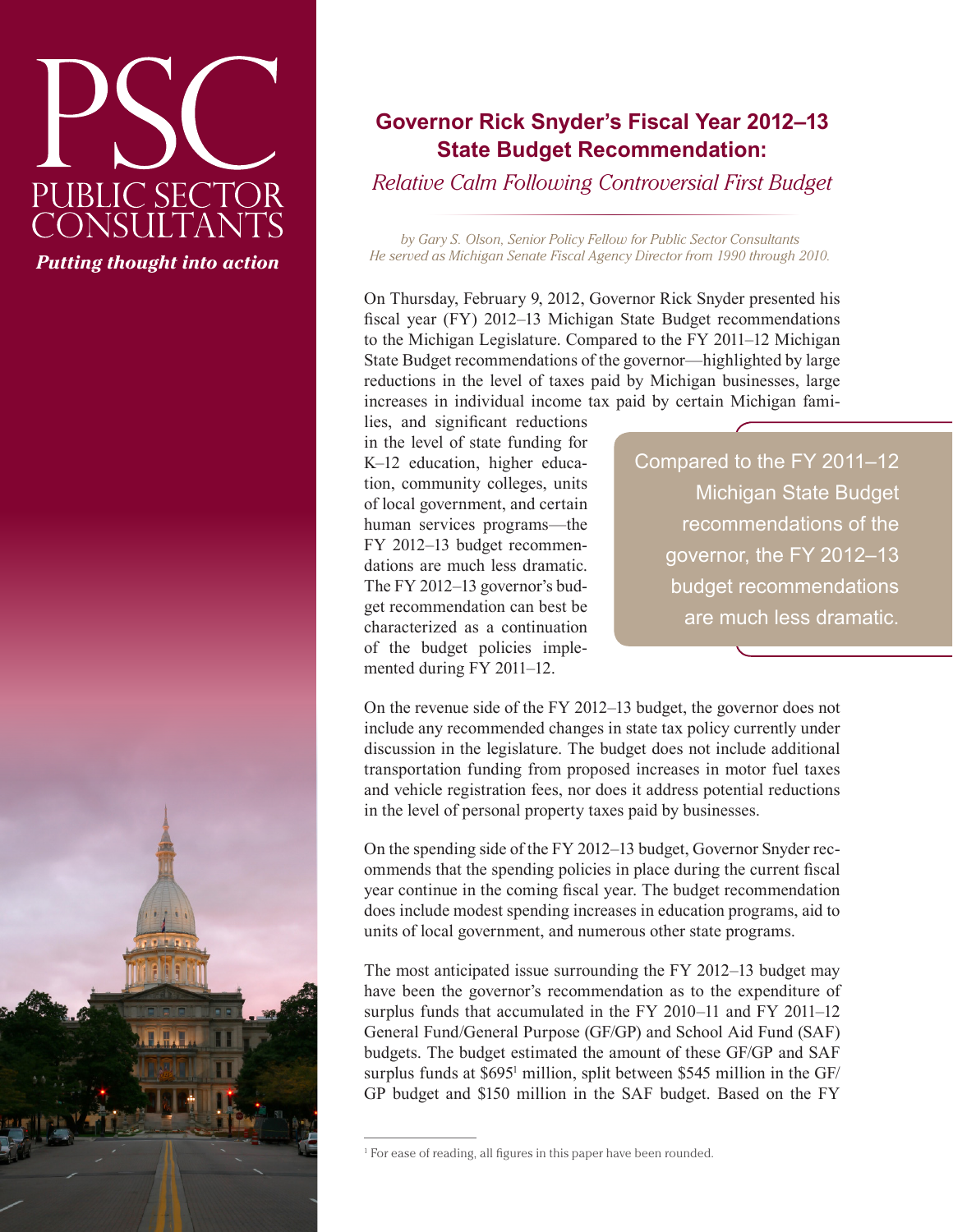2012–13 budget recommendation, all of these surplus funds will be spent on one-time programs. The major onetime expenditures recommended in the budget include:

- A \$181 million temporary increase in the level of GF/GP funding in the K–12 School Aid budget (+1.7 percent)
- A \$130 million deposit into the Budget Stabilization Fund
- A \$119 million GF/GP grant to the transportation budget (+5.8 percent) to ensure that Michigan has sufficient State matching funds to draw down all available federal transportation funds
- A \$17 million increase in funding for maintenance and consolidation of State-owned buildings
- A \$25 million funding increase for lump sum payments to State employees as part of negotiated employee contracts
- A \$25 million grant to continue funding of the film incentive program
- A \$20 million competitive grant program for units of local government based on local governmental policy changes
- A total of \$150 million of competitive funding for local school districts based on performance measures and policy changes

The budget recommendation also includes numerous increases in the level of ongoing State appropriations, defined in the budget message as programs that will continue beyond the FY 2012–13 budget. The major ongoing GF/ GP expenditure increases in the budget include the following:

- $\triangle$  \$50 million increase for State of Michigan information technology projects
- $\triangle$  \$50 million increase for the economic development activities of the Michigan Economic Development Corporation
- $\triangle$  \$36 million or an average 3.0 percent funding increase for university operations
- $\blacklozenge$  \$9 million or an average 3.0 percent funding increase for community college operations
- ◆ \$15 million increase for the Michigan talent fund
- \$15 million increase for maintenance of State office buildings
- $\triangle$  \$15 million increase in the Department of State Police to target crime in distressed cities
- $\blacklozenge$  \$5 million increase to fund summer youth employment in distressed cities
- $\triangleq$  \$10 million increase in the Department of Community Health to expand Medicaid coverage to include autism disorders
- $\blacklozenge$  \$8 million increase in the Department of Community Health to expand dental coverage for low-income children
- $\triangle$  \$30 million increase for competitive grants to units of local government through the State revenue sharing program

The governor's budget recommendation also continues the practice that started during FY 2011–12 of providing measures of success and dedicating funds based on these measures. This is most notable in the appropriation increases recommended for K–12 school districts, community colleges, public universities, and units of local government. Instead of simply providing for State funding increases to these institutions, the budget ties the funding increases to conditions and goals established in the budget. This growing use of performance measures in the budget is a significant policy change.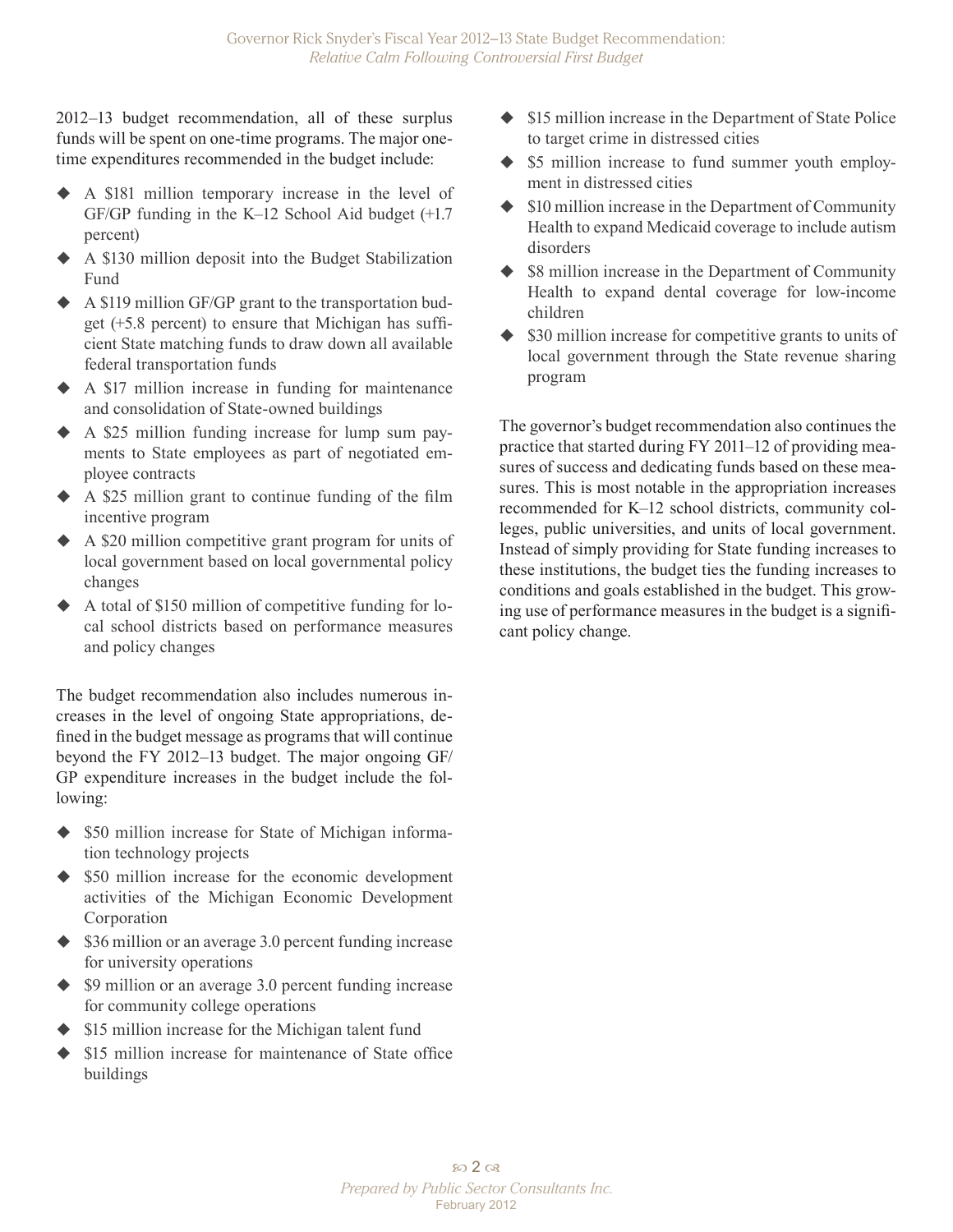#### **MAJOR AREAS OF DEBATE IN THE BUDGET RECOMMENDATION**

Governor Snyder has met his constitutional obligation and delivered a state budget recommendation to the legislature that is balanced between estimated revenues and recommended appropriations. It is now up to the Michigan Legislature to begin the debate and enact a balanced State budget before the beginning of the fiscal year on October 1, 2012. Based on my experience working on the budget for more than 30 years, I see three areas that will likely be the focus of significant debate in the legislature: (1) the overall distribution of appropriations as recommended by the governor, (2) the growing use of performance measures to make funding decisions, and (3) the absence of any tax policy changes, most notably, transportation tax proposals.

#### *Overall Distribution of Appropriations*

The governor's FY 2012–13 budget includes appropriations from all fund sources equal to \$48 billion. This represents a \$1 billion (2.2 percent) increase from the current level of FY 2011–12 appropriations. State spending from state resources appropriations<sup>2</sup> are recommended at \$28 billion, a \$610 million (2.3 percent) increase from the current level of FY 2011–12 appropriations. General Fund/ General Purpose appropriations are recommended at \$9 billion, a \$524 million (6.1 percent) increase from the current level of FY 2011–12 appropriations.

The legislative debate is likely to focus on the level of increases recommended for K–12 education, community colleges, universities, and revenue sharing payments to cities, villages, townships, and counties. For example, the governor's FY 2012–13 budget recommendation for K–12 education totals \$11 billion of State funding. This represents a \$96 million funding reduction (0.9 percent) in the estimated level of total State funding for K–12 education in the current fiscal year. The rationale for the reduction is an estimated decline in the number of pupils in the K–12 system combined with policy changes (such as changing the methodology of calculating payments for students in kindergarten programs that do not cover the full school

2 State spending from State resources appropriations include all of the State appropriations funded by state taxes, fees, permits and other State-generated revenue sources. This measure of the State budget does not include State appropriations funded with federal funds and funds included in the budget funded with local and private funds.

day). It is almost certain that K–12 advocates in the legislature will push for more overall State funding in the budget.

In terms of the governor's recommended 3.0 percent funding increases for university and community college operations, the debate will center on the distribution of the increased operational funds. For both universities and community colleges, the governor's budget recommends that distribution of these increased funds be tied to historical data, including the awarding of certain types of degrees and the number of students receiving financial aid through the Federal Pell Grant program. While the average funding increase for universities is recommended to be 3.0 percent, the recommended individual increases for each

The governor's FY 2012–13 budget includes appropriations from all fund sources equal to \$48 billion. This represents a \$1 billion (2.2 percent) increase from the current level of FY 2011–12 appropriations.

university range from a low of 0.9 percent for Wayne State University to a high of 7.6 percent for Grand Valley State University. These increases do not include \$9 million of additional funding that will be distributed after the universities establish tuition rates for the 2012–13 academic year. Likewise, the distribution of the 3.0 percent funding increase for community colleges based on the completion of specified degree programs and the number of students receiving federal aid leads to recommended individual increases from a low of 1.3 percent at Northwestern Michigan College to a high of 8.4 percent at Washtenaw Community College.

The major point of debate in terms of revenue sharing payments to cities, villages, townships, and counties is likely to center around payments to counties. Revenue sharing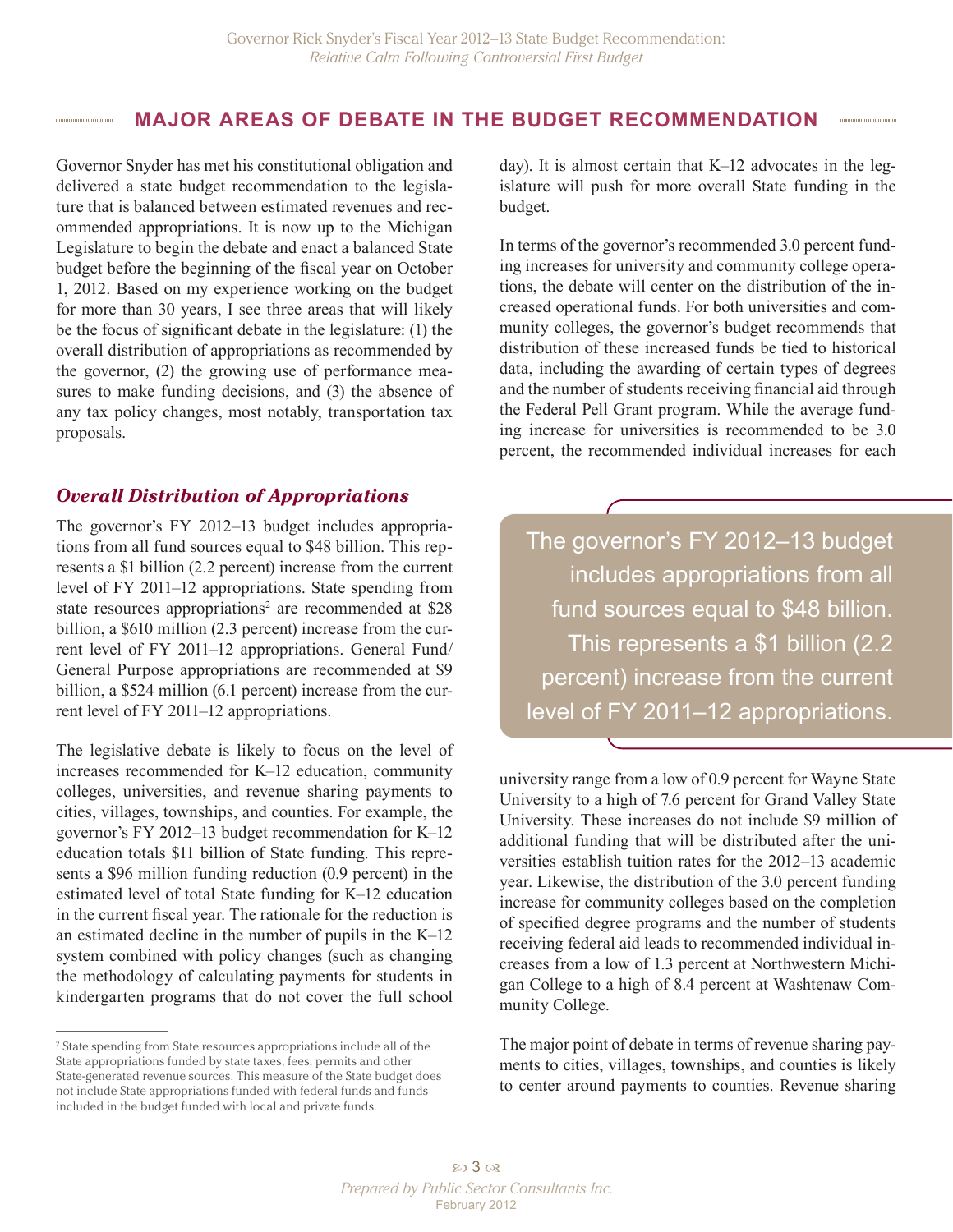payments to counties were temporarily eliminated during FY 2004–05 due to an acceleration of the due date of county property tax payments. This timing change in county

property tax payments allowed the State to benefit from the temporary elimination of county statutory revenue sharing payments and the counties offset this by utilizing the one-time change funds the county received from the acceleration of county property tax payments. During FY 2012–13, however, more counties will deplete the temporary revenues from the acceleration of property tax payments, and the understanding in FY 2004–05 was that these payments would be restored by statutory county revenue sharing payments. The governor's budget calls for \$126 million of statutory revenue sharing payments to counties in FY 2012–13, which is \$42 million less than what counties would have received under the agreement reached in FY 2004–05.

This means **97%** of the university and community college operational funding is based on the prior year funding levels and 3% will be distributed via the performance funding mechanism. Similar proposals exist for funding increases for K–12 school districts and revenue sharing payments to cities, villages, townships, and counties.

nity college operational funding is based on the prior year funding levels and 3.0 percent will be distributed via the performance funding mechanism. Similar proposals exist

> for funding increases for K–12 school districts and revenue sharing payments to cities, villages, townships, and counties.

The fact that the proposed executive budget is expanding the use of performance funding in the distribution of State funds creates an interesting public policy debate regarding local control of these public institutions. Historically, the State of Michigan has provided State funds to these entities and then allowed the locally elected or appointed governing bodies to determine the best use of these funds. The movement toward distributing State funds based on criteria determined by the State and mandating these criteria on the local governing bodies reverses longstanding precedent.

## *Performance Measures in the State Budget*

Following his election in 2010, Governor Snyder promised to change the way State appropriations are distributed. In lieu of the traditional method of appropriating State funds on an incremental change basis compared to the prior fiscal year, the governor promised that the distribution of State funds in the future would be based on the ability to meet performance goals. This idea led to the creation of dashboard measurements in state government, local government, school districts, universities, and community colleges.

While this concept of performance-based budgeting is not new to Michigan, it has been taken to a higher level under Governor Snyder. For example, the entire 3.0 percent increase in funding recommended for universities and community colleges in FY 2012–13 will be distributed based on performance measures outlined in the governor's budget. This means 97.0 percent of the university and commuMichigan and other states argue that the federal government should provide funds to the states and then give states the flexibility to best spend these funds, based on certain general guidelines. The movement toward performancebased distribution of State funds to local entities seems to be at odds with the similar type of agreement that states are making with the federal government regarding federal funds. The debate regarding the use of performance measures in the State budget needs to be carefully considered by the legislature in the long-term context of local control over local programs.

### *Absence of Tax Policy Changes in the State Budget*

Governor Snyder has supported a package of bills, currently in the legislature, to increase annual funding for the state's transportation needs by approximately \$1 billion. The FY 2012–13 budget message does not assume these additional funds in the transportation budget. The fact that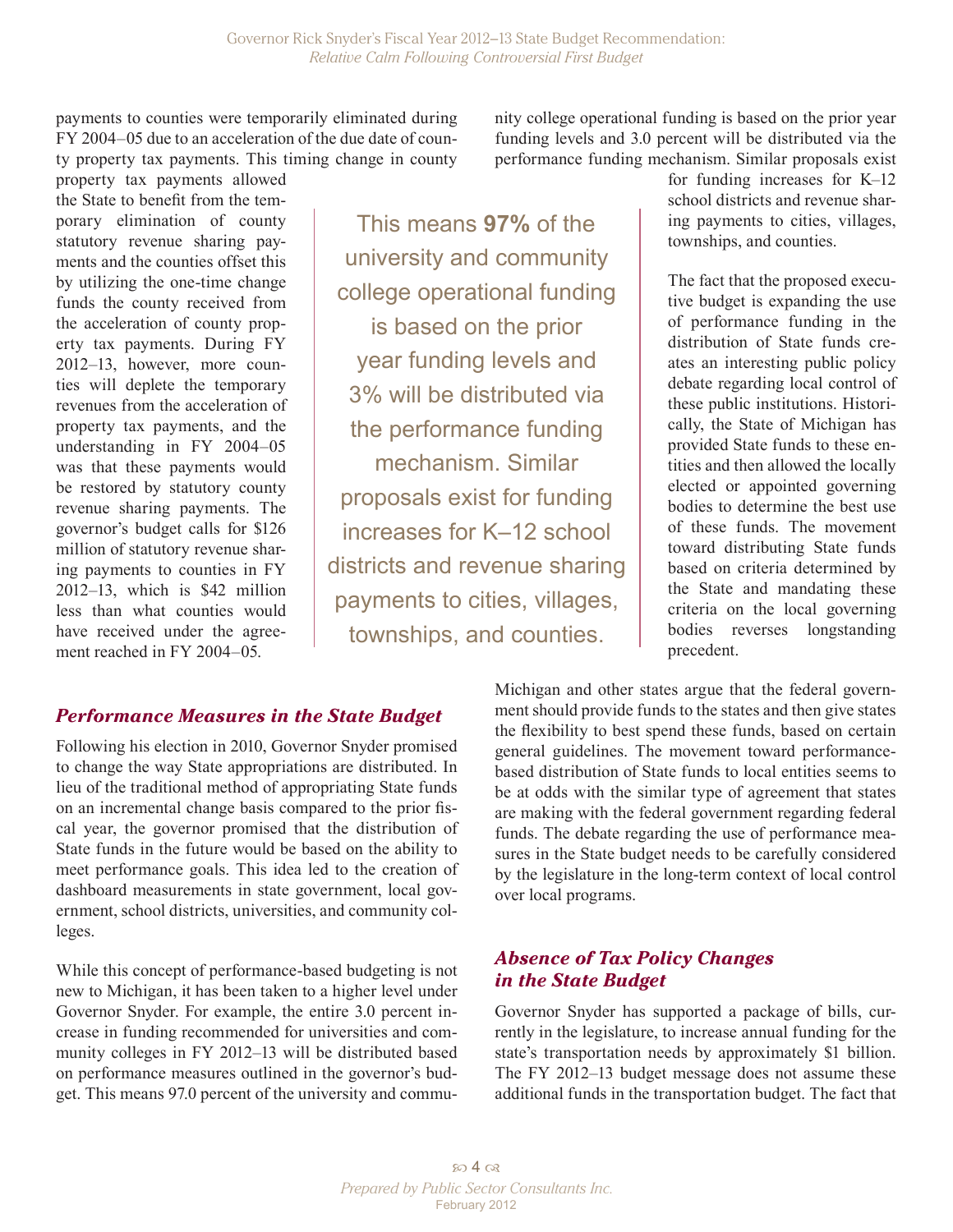these additional funds are not assumed in the budget—and instead an additional \$119 million of GF/GP support is provided in the transportation budget to ensure adequate funds exist to draw down all available federal transportation funds—likely means that the legislature will not deal with the transportation funding issue in the near future. By using General Fund dollars to ensure access to the maximum amount of federal transportation funds, the governor has taken pressure off members of the legislature to resolve transportation funding during an election year for the Michigan House of Representatives.

#### *Conclusion*

We can be hopeful that with the general economic "good news"—and the resulting slight increase (+2.2 percent) in the State budget—that Michigan's economy has truly turned the corner. While the projections for job growth are positive, the current pace of the economic recovery means that Michigan will only very slowly return to "normal." Whether that normal means the state regains above-average personal income, or whether we rise to merely "average" in the nation, remains to be seen.

### **FY 2013 BUDGET RECOMMENDATIONS**